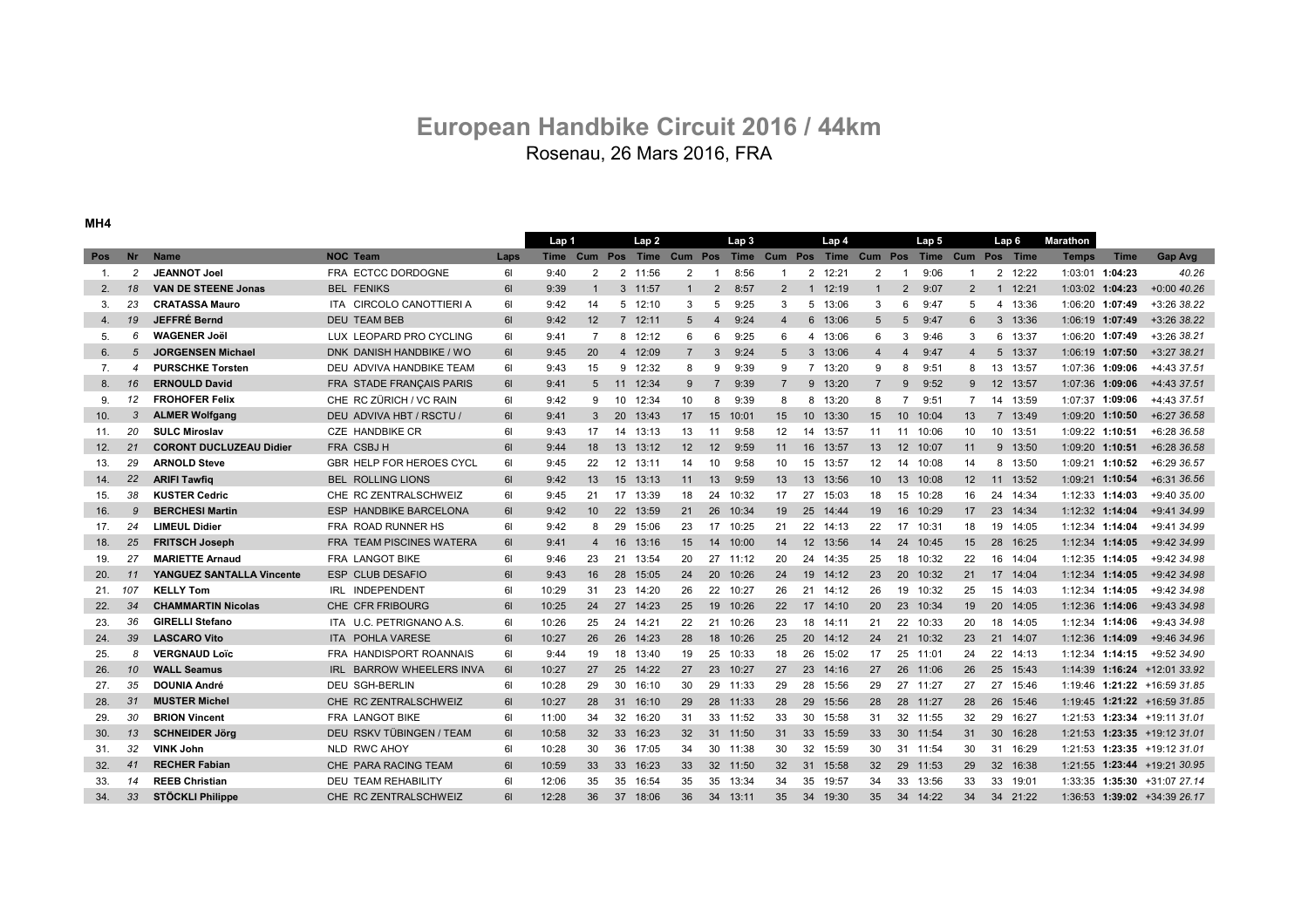| 35.        |                 | <b>SNIPPE Seine</b>      | NLD WSV EMMEN            |                | 15:03   | -37                      | 38            | 22:23 | -37                      | 16:09<br>-36  | 36 | 36 22:40           |       | -36                        | $\sim$                   | $\overline{\phantom{a}}$ | $\sim$ $\sim$                |         | $1:16:17 + 29:1622.65$ |
|------------|-----------------|--------------------------|--------------------------|----------------|---------|--------------------------|---------------|-------|--------------------------|---------------|----|--------------------|-------|----------------------------|--------------------------|--------------------------|------------------------------|---------|------------------------|
| 36.        | 43              | <b>MEAL Yannick</b>      | FRA ASF MULHOUSE         |                | 16.13   | -38                      | 39            | 23:55 | 38                       | 17:17<br>- 37 | 37 | 37                 | 24.05 | 37                         | $\overline{\phantom{a}}$ |                          | $\sim 100$ km s $^{-1}$      |         | $1:21:31 + 34:3021.19$ |
| 37.        | 44              | <b>JENKINS Mahlon</b>    | USA RSRN/ACHILLES INTERN |                | 19:48   | 39.                      | -40           | 29:18 | 39                       | 22:34<br>38   | 38 | 38.                | 34:58 | -38                        | $\sim$                   |                          | $\sim$ $\sim$                |         | $1:46:39 + 59:3816.20$ |
| <b>DNF</b> |                 | <b>GABRIEL Patrick</b>   | DEU ADVIVA HANDBIKE TEAM |                | 9:41    |                          | 19            | 13:42 | 16                       | 10:02<br>16   | 16 | 11 13:35           |       | 16                         | . .                      |                          |                              | 0:47:01 | $-2t$ 36.74            |
| DNF        |                 | <b>BOSREDON Mathieu</b>  | FRA COFIDIS              |                | 9.42    |                          |               |       |                          | $\sim$ $\sim$ |    | the company of the |       | the company of the company |                          |                          | $\sim$ $\sim$                | 0:21:54 | -4t 39.45              |
| <b>DNF</b> | 40 <sup>°</sup> | <b>OFFERMANN David</b>   | <b>BEL ROLLING LIONS</b> | $\overline{2}$ | 1:33:36 | 40                       |               | 10:59 | 40                       |               |    |                    |       |                            |                          |                          | $\sim$ 100 $\sim$ 100 $\sim$ |         | $1:44:36$ +22:42 8.26  |
| <b>DNF</b> |                 | <b>GRITSCH Alexander</b> | AUT BSVRI SPORTUNION TAR |                |         | $\overline{\phantom{a}}$ | $\sim$ $\sim$ |       | $\overline{\phantom{0}}$ | $\sim$ $\sim$ |    | $ -$               |       |                            |                          |                          |                              | 0.00:00 | -6t -                  |

#### **MHO**

|            |           |                       |                     | Lap 1                                                                 |  | Lap 2     |  | Lap 3     |  | Lap 4             |  | Lap 5     |           | Lap 6 | Marathon     |                 |                              |
|------------|-----------|-----------------------|---------------------|-----------------------------------------------------------------------|--|-----------|--|-----------|--|-------------------|--|-----------|-----------|-------|--------------|-----------------|------------------------------|
| <b>Pos</b> | <b>Nr</b> | <b>Name</b>           | <b>NOC Team</b>     | Time Cum Pos Time Cum Pos Time Cum Pos Time Cum Pos Time Cum Pos Time |  |           |  |           |  |                   |  |           |           |       | <b>Temps</b> | Time            | <b>Gap Avg</b>               |
|            | 45        | <b>WEINGUT Joël</b>   | DEU TEAM REHABILITY | 9.46                                                                  |  | 13:11     |  | $9:58$ 1  |  | 13:57             |  | 10:08     |           | 13:50 |              | 1:09:21 1:10:52 | 36.57                        |
|            | -28       | <b>PETERSON Chris</b> | USA CARBONBIKE.USA  | 11:03                                                                 |  | 2 2 16:19 |  | 2 2 11:50 |  | 2 2 16:30         |  | 2 3 13:04 | 2 3 18:45 |       |              |                 |                              |
|            | -37       | <b>KÄSER Swen</b>     | CHE RC SOLOTHURN    | 12.05.                                                                |  | 3 3 16:50 |  |           |  | 3 12:25 3 3 17:10 |  | 3 2 13:04 | 3 2 18:12 |       |              |                 | 1:27:51 1:29:47 +18:55 28.87 |

## **WH4**

|            |                          |                         |      | Lap <sub>1</sub> |  | Lap 2 |  | Lap 3   |  | Lap 4                                                                 |        | Lap 5 |                            | Lap 6 | Marathon          |                   |                |
|------------|--------------------------|-------------------------|------|------------------|--|-------|--|---------|--|-----------------------------------------------------------------------|--------|-------|----------------------------|-------|-------------------|-------------------|----------------|
| <b>Pos</b> | <b>Name</b>              | <b>NOC Team</b>         | Laps |                  |  |       |  |         |  | Time Cum Pos Time Cum Pos Time Cum Pos Time Cum Pos Time Cum Pos Time |        |       |                            |       | <b>Temps</b>      | <b>Time</b>       | <b>Gap Avg</b> |
|            | 46 F MOSHKOVICH Svetlana | RUS ARMADA PARA-CYCLING |      | 11.20            |  | 15:59 |  | 11:45   |  | 16:05                                                                 |        | 11.42 |                            | 15.48 |                   | $1:20:55$ 1:22:42 | 31.34          |
|            | 47 F STÖCKLI Sandra      | CHE VC ESCHENBACH       |      | 11:21            |  | 15:58 |  | 2 11:46 |  | 2 16:05                                                               |        | 11:42 |                            | 16:03 | $1:21:12$ 1:22:57 |                   | $+0:1531.24$   |
|            | 49 F MÜRSET Nadine       | CHE RC ZENTRALSCHWEIZ   |      |                  |  | 23:18 |  | 17.13   |  | 24:43                                                                 | $\sim$ |       | the company of the company |       |                   | 1:20:41           | $-2t$ 21.42    |
|            | 48 F BASTERRA lone       | ESP FUNDACIÓN SAIATU    |      | 17:38            |  | 23:40 |  | 17:09   |  | 24:32                                                                 | $\sim$ |       |                            |       |                   | 1:23:01           | $+2:2020.81$   |

#### **WH2**

|                                   |                                 |      |                                                                       |  | Lan 2 |  | Lan 3 |  | Lan 4 |  | Lap 5 |  | . Lap 6 1 | Marathon 1   |             |         |
|-----------------------------------|---------------------------------|------|-----------------------------------------------------------------------|--|-------|--|-------|--|-------|--|-------|--|-----------|--------------|-------------|---------|
| <b>Pos</b><br>- Nr<br><b>Name</b> | <b>NOC Team</b>                 | Laps | Time Cum Pos Time Cum Pos Time Cum Pos Time Cum Pos Time Cum Pos Time |  |       |  |       |  |       |  |       |  |           | <b>Temps</b> | <b>Time</b> | Gap Avg |
| 52 F STAUNTON Ciara<br><b>DNF</b> | ∟ KILCULLEN CC / INVAC I<br>IRL |      | 17.26                                                                 |  | 23:53 |  |       |  |       |  |       |  |           |              | 0:41:19     | 20.91   |

# **WH3**

|     |                      |                                 |      | Lan 1 |  | Lap 2 |  | Lap 3                   |              | Lap 4                 |  | Lap 5         |  | Lap 6   | Marathon                                                                              |                 |                |
|-----|----------------------|---------------------------------|------|-------|--|-------|--|-------------------------|--------------|-----------------------|--|---------------|--|---------|---------------------------------------------------------------------------------------|-----------------|----------------|
| Pos | - Nr<br><b>Name</b>  | <b>NOC Team</b>                 |      |       |  |       |  |                         |              |                       |  |               |  |         | Laps Time Cum Pos Time Cum Pos Time Cum Pos Time Cum Pos Time Cum Pos Time Temps Time |                 | <b>Gap Avg</b> |
|     | 50 F CUCCURU Rita    | ITA TEAM EQUA                   | 61   | 11.21 |  |       |  | 1 2 15:58 2 1 11:45 1 1 |              | 16:05  1  1  11:42  1 |  |               |  | 16:06   |                                                                                       | 1:21:12 1:23:00 | 31.23          |
|     | 51 F SCHULER Claudia | <b>ITA GRUPP SPORTIVO DISAB</b> | - 61 | 11:22 |  | 15:57 |  | $2 \quad 12:20$         | <sup>2</sup> | 2 18:55               |  | $2 \t13:59$ 2 |  | 2 19:44 | $1:30:14$ 1:32:19                                                                     |                 | +9:19 28.07    |

## **WH0**

|            |                          |                          |    | ' Lan 1                                                               |  | Lan 2        |  | Lap 3           |  | Lap 4   |  | Lap 5 |  | Lap 6 | Marathon     |             |              |
|------------|--------------------------|--------------------------|----|-----------------------------------------------------------------------|--|--------------|--|-----------------|--|---------|--|-------|--|-------|--------------|-------------|--------------|
| <b>Pos</b> | <b>Nr</b><br><b>Name</b> | <b>NOC Team</b>          |    | Time Cum Pos Time Cum Pos Time Cum Pos Time Cum Pos Time Cum Pos Time |  |              |  |                 |  |         |  |       |  |       | <b>Temps</b> | <b>Time</b> | Gap Avg      |
|            | 55 F WEINGUT Petra       | DEU TEAM REHABILITY      | 41 | 13:57                                                                 |  | $28$ 19:28 1 |  | 1 14:31 1       |  | 19.23   |  |       |  |       |              | 1:07:21     | 25.65        |
|            | 54 F GALLENBACH Nadine   | DEU ADVIVA HANDBIKE TEAM | 41 | 13:58                                                                 |  |              |  | 19:28 2 2 14:31 |  | 2 22:38 |  |       |  |       |              | 1:10:37     | $+3:1624.47$ |